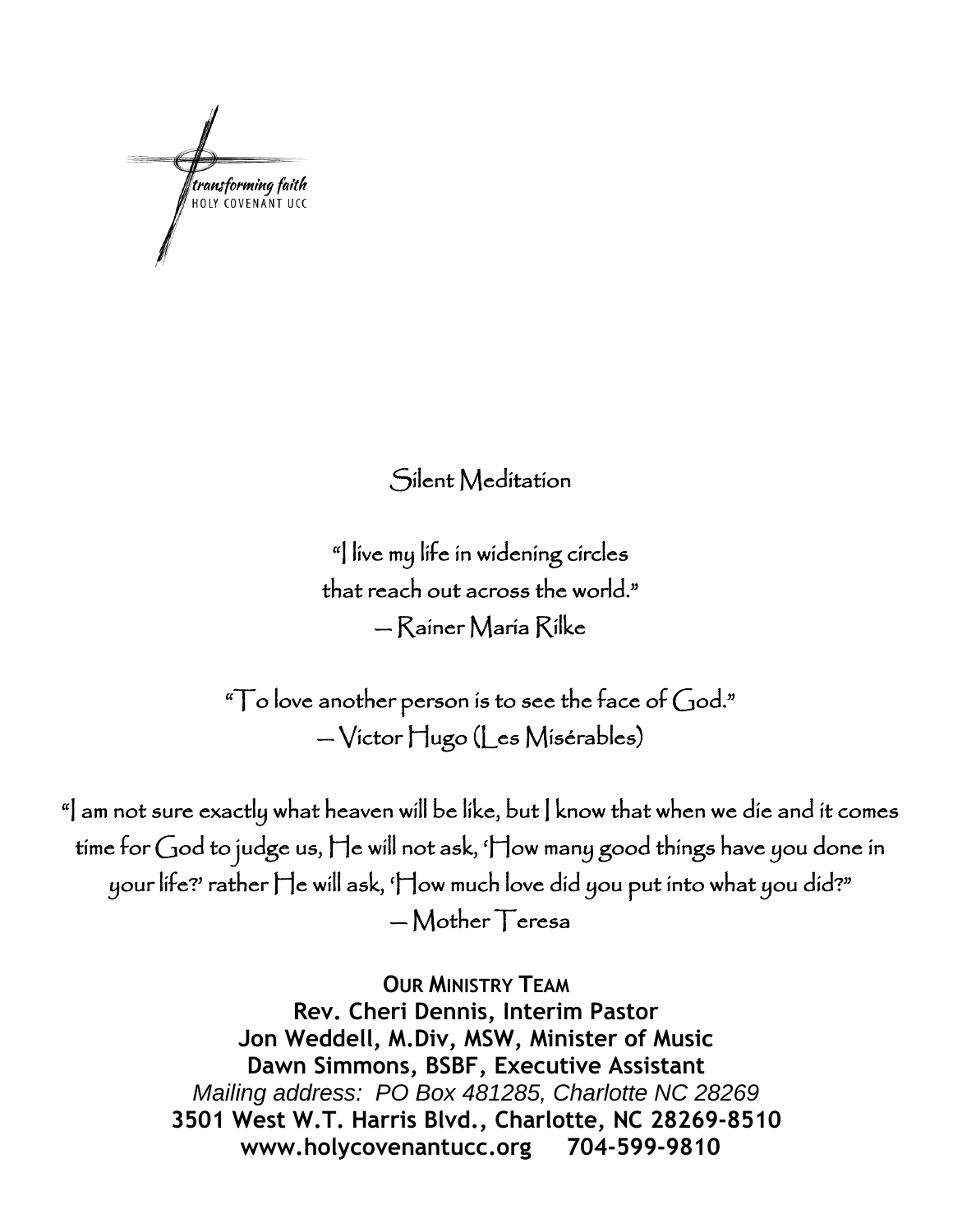# **HOLY COVENANT UNITED CHURCH OF CHRIST SIXTH SUNDAY OF EASTER**

## **May 22, 2022 10:55 am**

| Prelude                                                                |                                                                                                                                                                                                                                                                                                                                                                                                                                                                                            | "What a Friend We Have in Jesus"         | arr. J. Vogt        |
|------------------------------------------------------------------------|--------------------------------------------------------------------------------------------------------------------------------------------------------------------------------------------------------------------------------------------------------------------------------------------------------------------------------------------------------------------------------------------------------------------------------------------------------------------------------------------|------------------------------------------|---------------------|
| Chiming of the Hour                                                    |                                                                                                                                                                                                                                                                                                                                                                                                                                                                                            |                                          |                     |
|                                                                        | <b>Welcome and Announcements</b><br>One: Alleluia! Christ is Risen!<br>Many: He is risen, indeed! Alleluia!                                                                                                                                                                                                                                                                                                                                                                                |                                          | <b>Cheri Dennis</b> |
| Introit                                                                | There's a spirit of love in this place. $(2x)$<br>You can't see it, but it's there, just as precious as the air.<br>There's a spirit of love in this place.                                                                                                                                                                                                                                                                                                                                | "There's a Spirit of Love in This Place" | arr. M. A. Miller   |
|                                                                        | There's the presence of peace in this room. $(2x)$<br>In God's tenderness is found peace that passes human bounds.<br>There's the presence of peace in this room.                                                                                                                                                                                                                                                                                                                          |                                          |                     |
| One:<br>One:<br>One:<br>One:<br>Many:<br>One:<br>Many:<br>One:<br>All: | * Call to Worship & Invocation<br>Many: Let the Creator be home among us.<br>In our hearts, may God be welcome.<br>Many: May God's love shape our every thought.<br>May our actions lead to God's justice.<br>Many: May our words be words of life.<br>May God's Spirit lead us.<br>Many: May God's peace dwell within us.<br>God's love is our nourishment.<br>God's truth, our liberation.<br>God's words, our wisdom.<br>God's peace, our home.<br>Welcome to the love of God.<br>Amen. |                                          | Martha Bomely       |
|                                                                        |                                                                                                                                                                                                                                                                                                                                                                                                                                                                                            |                                          |                     |

 *Please take a comfortable posture that supports your worshiping, reading, and singing.*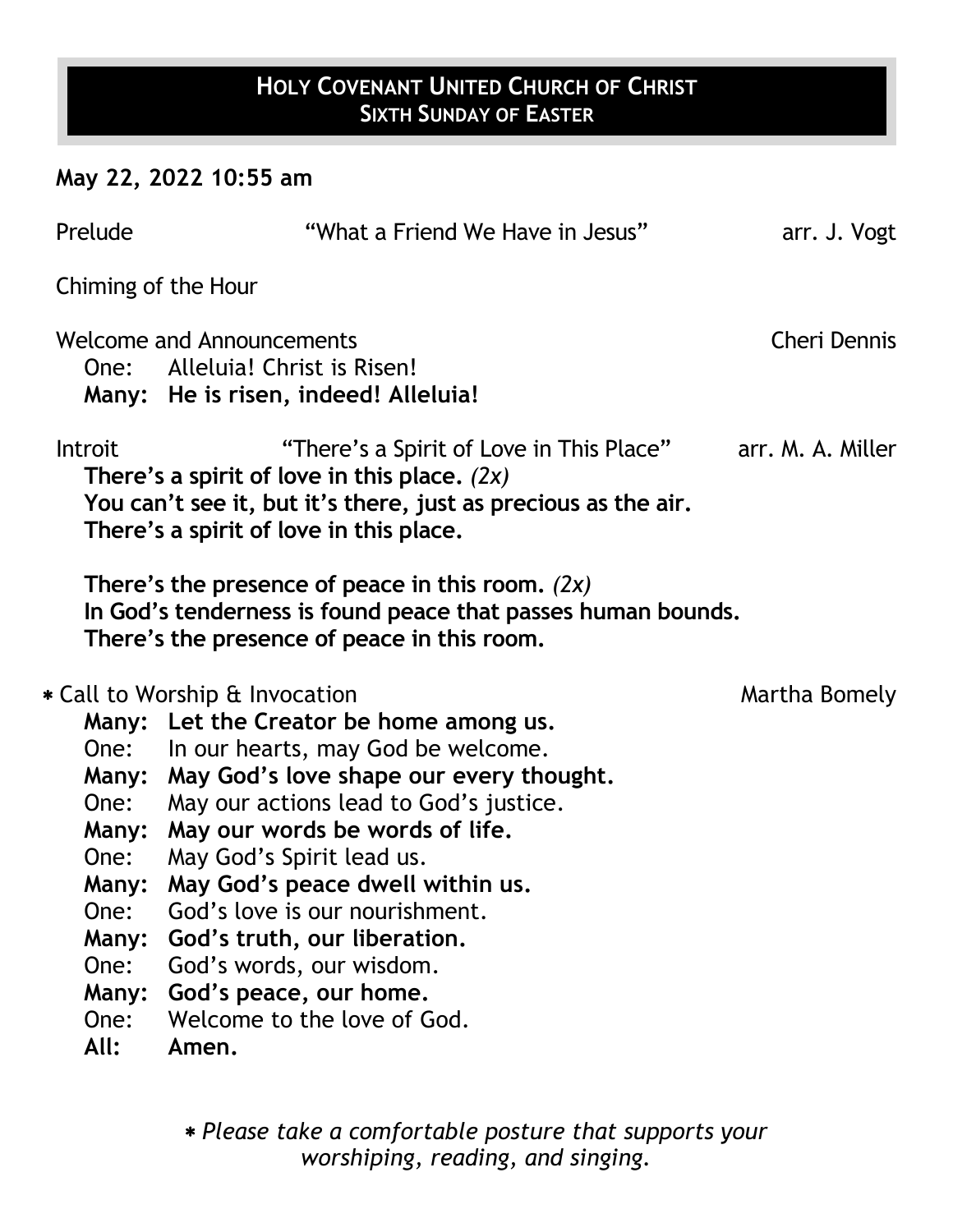Hymn 276 "Holy God, We Praise Your Name" GROSSER GOTT, WIR LOBEN DICH **Holy God, we praise your name; Sovereign God, we bow before you. All on earth your scepter claim, all the heavenly hosts adore you. Infinite your vast domain, everlasting is your reign.** 

**Hark, the glad celestial hymn angel choirs around are raising; Cherubim and seraphim, in unceasing chorus praising, Fill the heavens with joys aflame: holy, holy is your name.** 

**All apostles join the strain as your sacred name they hallow; Prophets swell the glad refrain, and the blessed martyrs follow; And from morn to set of sun, through the church the song goes on.**

**Holy Parent, Holy Christ, Holy Spirit, Three we name you, While in essence truly one, undivided God we claim you; So we gather reverently to adore the mystery.** 

Prayer of Confession *(unison)*

**We have not yet learned to love as you love. We have spoken praise in our mouths, when our hearts were far from you. The gifts you gave for our peace, we have weaponized, yet, even in our failings your love has never failed us. Even when we turned you away, You still choose to make your home among us. Our hearts are troubled. We are enmeshed in fear. Creation needs you. Our families need you. Our streets need you. Our cities need you. The soil needs you. Our souls need you. Heal us. Forgive us. Make us whole again.** 

| <b>Hymn 188</b> | "Give Me a Clean Heart"                         | <b>DOUROUX</b> |
|-----------------|-------------------------------------------------|----------------|
|                 | Give me a clean heart so I may serve you.       |                |
|                 | God, fix my heart so that I may be used by you. |                |
|                 | For I'm not worthy of all these blessings.      |                |
|                 | Give me a clean heart, and I'll follow you.     |                |

Assurance of Pardon **Cheri Dennis** Assurance of Pardon

- One: Beloved of God, hear the good news. God's faithfulness is sure. God's love will not fail us. In accordance with God's lovingkindness, you are forgiven. You are welcome. You are home.
- **Many: Glory to the God of love. Amen.**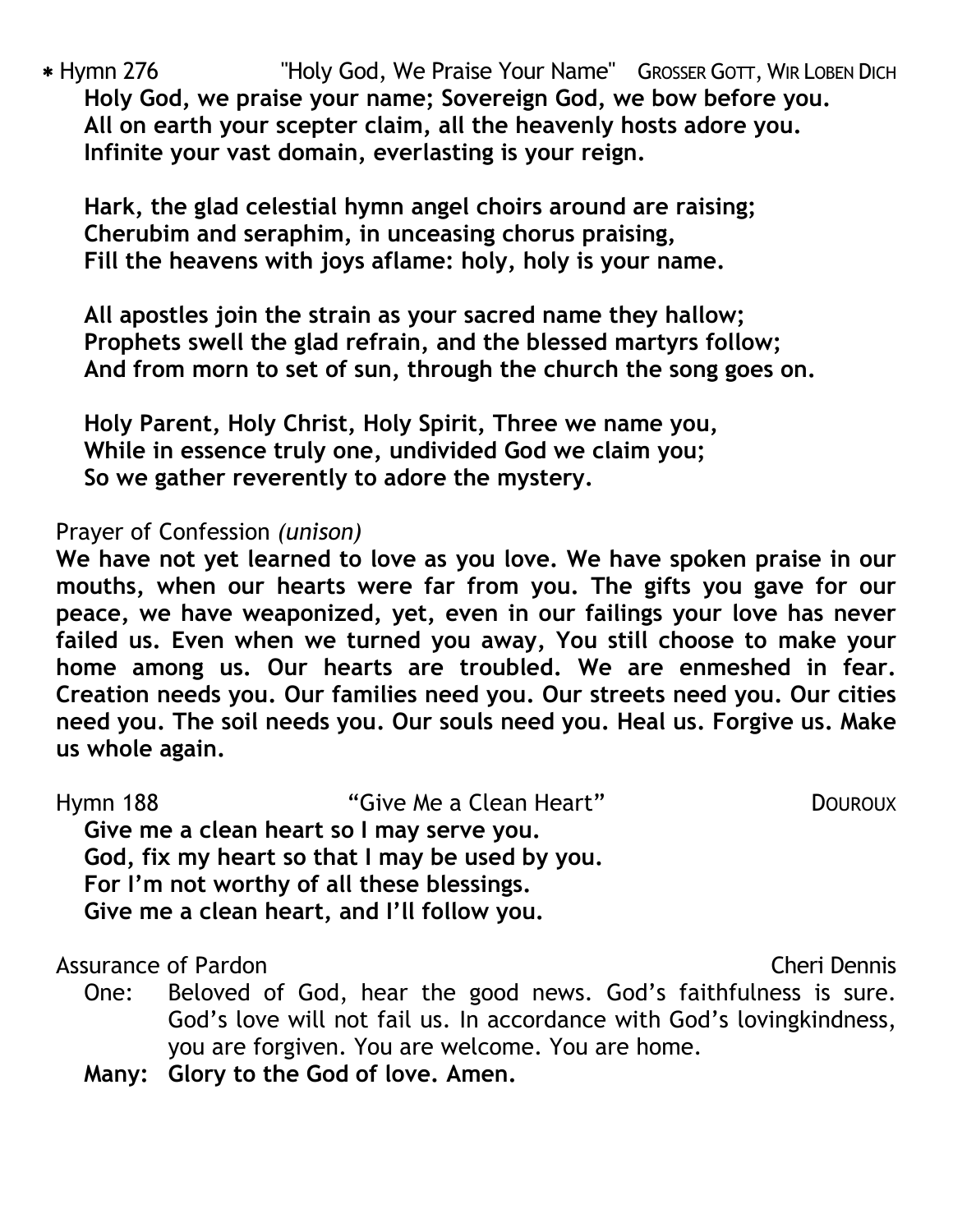Response "Oh How Good Is Christ the Lord" OH OUE BUENO **Oh, how good is Christ the Lord! On the cross he died for me. He has pardoned all my sin. Glory be to Jesus. Glory be to Jesus! Glory be to Jesus! In three days, he rose again. Glory be to Jesus!**

Children's Message Laura Hankins

Hymn 478 **Example 20 You Continue Contract Contract Contract Contract Contract Contract Contract Contract Contract Contract Contract Contract Contract Contract Contract Contract Contract Contract Contract Contract Contract I've got peace like a river (3x) in my soul.** *(Repeat)* **I've got joy like a fountain (3x) in my soul.** *(Repeat)* **I've got love like an ocean (3x) in my soul.** *(Repeat)*

Pastoral Prayer Cheri Dennis

Lamb's book of life.

The Prayer of Jesus *(unison)*

**Loving God, in whom is heaven, may Your name be honored everywhere. May Your Kin-dom come. May the desire of Your heart for the world be done, in us, by us, and through us. Give us the bread we need for each day. Forgive us. Enable us to forgive others. Keep us from all anxiety and fear. For you reign in the power that comes from love which is your glory forever and ever. Amen.**

Prayer for Illumination "Turn Your Eyes upon Jesus" LEMMEL **Turn your eyes upon Jesus, look full in God's wonderful face, And the things of earth will grow strangely dim In the light of God's glory and grace.** 

New Testament Reading Rev. 21:10, 22-27 Martha Bomely And in the spirit, he carried me away to a great, high mountain and showed me the holy city Jerusalem coming down out of heaven from God. I saw no temple in the city, for its temple is the Lord God the Almighty and the Lamb. And the city has no need of sun or moon to shine on it, for the glory of God is its light, and its lamp is the Lamb. The nations will walk by its light, and the kings of the earth will bring their glory into it. Its gates will never be shut by day—and there will be no night there. People will bring into it the glory and the honor of the nations. But nothing unclean will enter it, nor anyone who practices abomination or falsehood, but only those who are written in the

One: May we hear what the Spirit is saying to the Church;

**Many: Open our ears, our hearts, our minds.**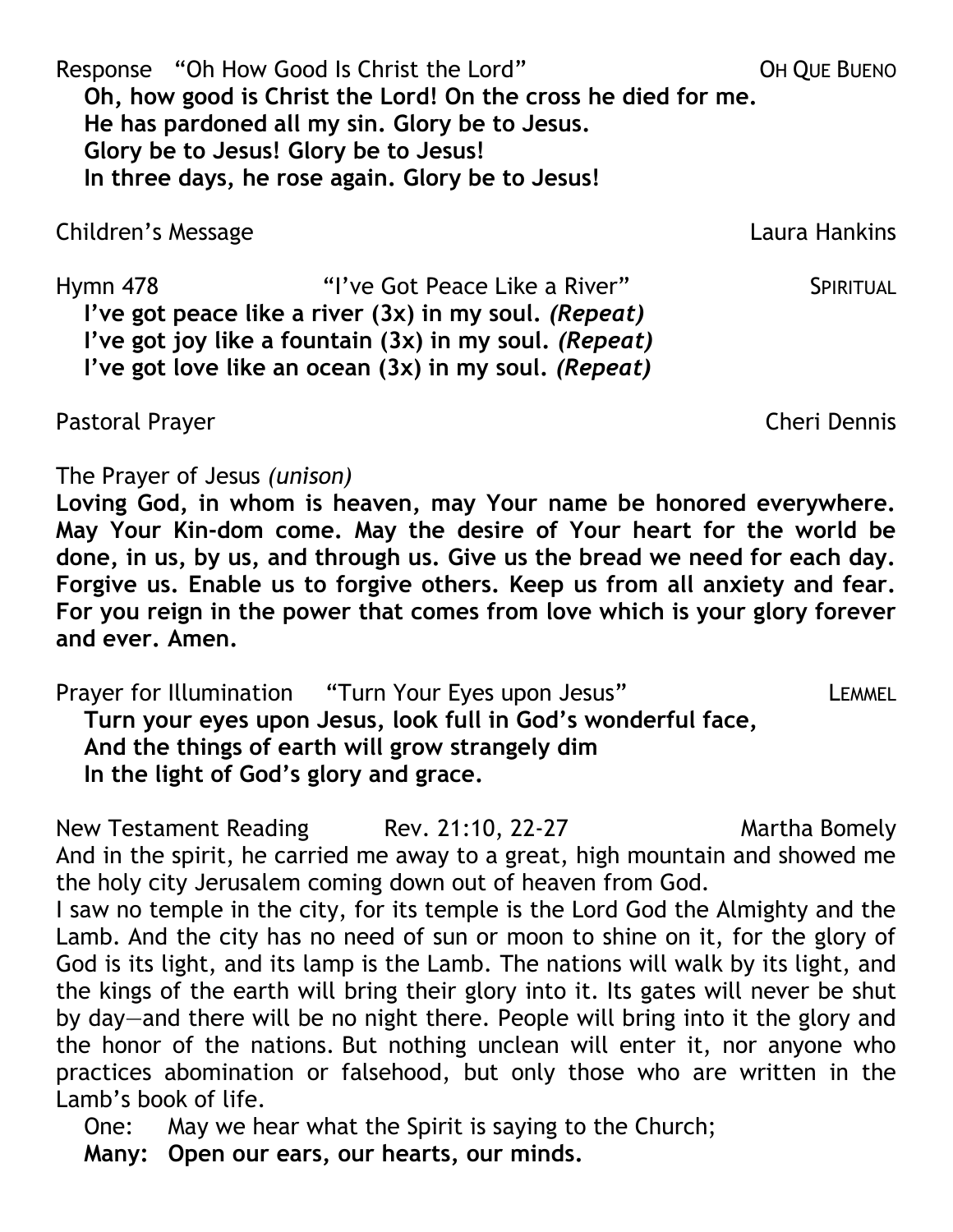#### Special Music **The Consider the Lilies**" The Consider the Lilies" N. Sleeth *Ed Vickery, Eric Miner, vocals, Bridget Green, flute*

 Gospel Lesson John 14:23-29 Cheri Dennis Jesus answered him, 'Those who love me will keep my word, and my Father will love them, and we will come to them and make our home with them. Whoever does not love me does not keep my words; and the word that you hear is not mine, but is from the Father who sent me.

'I have said these things to you while I am still with you. But the Advocate, the Holy Spirit, whom the Father will send in my name, will teach you everything, and remind you of all that I have said to you. Peace I leave with you; my peace I give to you. I do not give to you as the world gives. Do not let your hearts be troubled, and do not let them be afraid. You heard me say to you, "I am going away, and I am coming to you." If you loved me, you would rejoice that I am going to the Father, because the Father is greater than I. And now I have told you this before it occurs, so that when it does occur, you may believe.

- One: For the word of God in scripture, for the word of God among us, for the word of God within us.
- **Many: Thanks be to God.**

Sermon **"May the Peace of Christ Be with You"** Cheri Dennis

Strengthen the Church Special Offering Video

**[https://www.ucc.org/giving/ways-to-give/our-churchs-wider](https://www.ucc.org/giving/ways-to-give/our-churchs-wider-mission/strengthen-the-church/)[mission/strengthen-the-church/](https://www.ucc.org/giving/ways-to-give/our-churchs-wider-mission/strengthen-the-church/)**

### Offering Dedication **Martha Bomely Offering Dedication**

One: Our God does not give as the world gives.

- **Many: In the chaos, God is our peace.**
- One: In our fear, God is our confidence.
- **Many: In our weakness, God is our strength.**
- **All: In thanksgiving for these gifts of peace and strength, we now dedicate the gifts Holy Covenant has received to the work of building God's kin-dom of justice and peace here on earth as it is in heaven. Amen.**
- 

Doxology LASST UNS ERFREUEN

**Praise God, from whom all blessings flow.**

**Praise God, all creatures high and low. Alleluia, alleluia!**

**Praise God, in Jesus fully known: Creator, Word, and Spirit one.**

**Alleluia, alleluia! Alleluia, alleluia, alleluia!**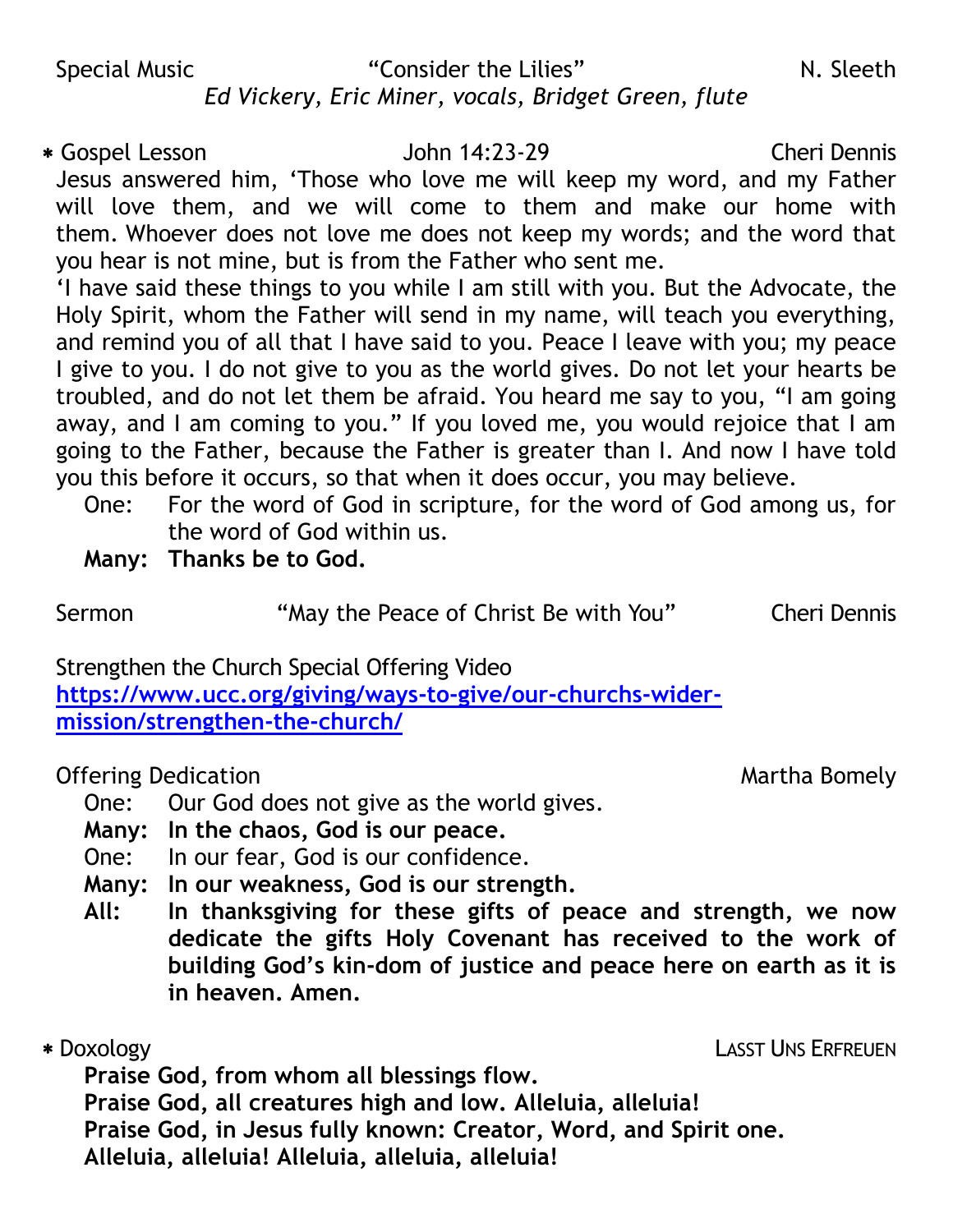| $*$ Hymn                      | With God our creator, children all are we. | "Let There Be Peace on Earth"<br>Let there be peace on earth, and let it begin with me;<br>Let there be peace on earth, the peace that was meant to be.<br>Let us walk with each other in perfect harmony.                                               | <b>WORLD PEACE</b>   |
|-------------------------------|--------------------------------------------|----------------------------------------------------------------------------------------------------------------------------------------------------------------------------------------------------------------------------------------------------------|----------------------|
|                               |                                            | Let peace begin with me; let this be the moment now.<br>With every step I take, let this be my solemn vow:<br>To take each moment and live each moment in peace eternally.<br>Let there be peace on earth, and let it begin with me.                     |                      |
| * Benediction                 |                                            |                                                                                                                                                                                                                                                          | Cheri Dennis         |
| <b>* Benediction Response</b> |                                            | "The Summons"<br>Lord, your summons echoes true when you but call my name!<br>Let me turn and follow you and never be the same.<br>In your company I'll go where your love and footsteps show.<br>Thus I'll move and live and grow in you and you in me. | <b>KELVINGROVE</b>   |
| Postlude                      |                                            | "There's Within My Heart a Melody"                                                                                                                                                                                                                       | <b>SWEETEST NAME</b> |

*Songs in this service are used by Permission. CCLI License #11439355; CSPL164710*

*Candid photographs and/or video recording share our work and witness and invite others into the fellowship of our congregation. Some pictures/video may be published in church print publications, on our website or on our official social media sites. If you do not wish to have your image published, please contact the church office by phone or email.*

#### **WE COULDN'T PROVIDE OUR WARM WELCOME WITHOUT THE HELP OF:** Kristin Andes, Lisa Cloninger, Dominic Ciciollo, Brian Hankins, Henry Hankins, Jo Ann Jellison, Dawn Robinson, Shakti Subramanian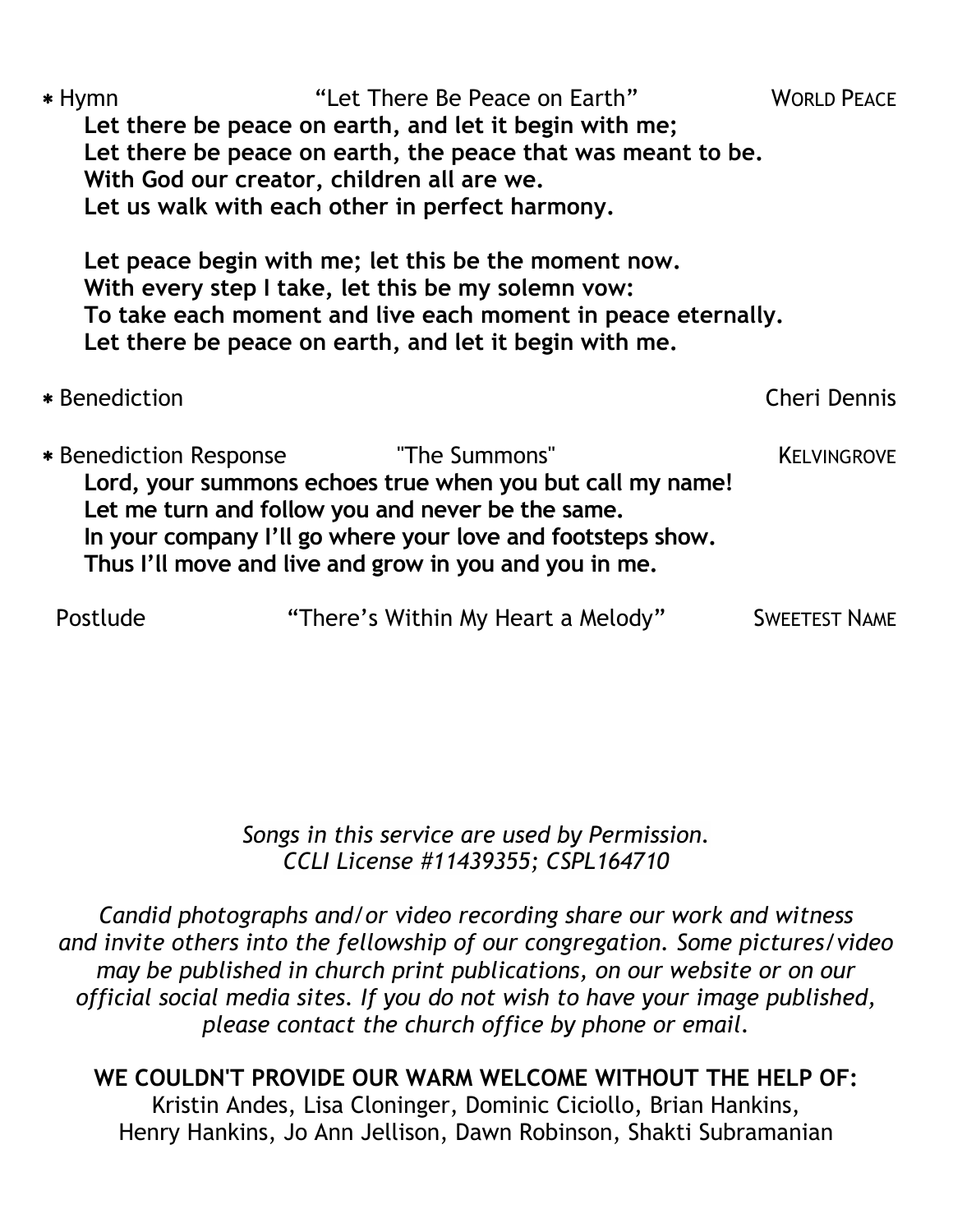# **WHAT'S HAPPENING AT HOLY COVENANT**

#### **The Michael G. Brooks Scholarship 2022-23, Applications Due June 1**

The purpose of the Michael G. Brooks Scholarship Fund is to encourage youth in both their educational growth and their service to God. Scholarship funds up to approximately \$2,000 will be considered annually for all applicants. Contact the church office or Dawn Robinson, **[DrRobinson0415@gmail.com](mailto:DrRobinson0415@gmail.com)** for the Process and Procedures document for this scholarship and the application.

### **Weekday activities at HCUCC!**

**Crafter's Circle Tuesdays 1:30 - 3:30.** Join us in the gathering room on Tuesdays at 1:30. Bring a craft, share a craft, or learn a craft in a judgement free zone. Masks are required.

**The Labyrinth Group meets Thursdays.** Join us at noon for some quiet time in nature. Melissa Noll and Laura Hankins will co-lead. In the event of rain we'll meet in the sanctuary for guided meditation and a finger labyrinth.

#### **Sojourners Class**

The Sojourners Class meets Sunday mornings at 9:45 AM in the Conference Room, or via Zoom. We are currently reading *The New Monasticism: What It Has to Say to Today's Church* by Jonathan Wilson-Hartgrove. For more information, contact Pastor Cheri.

### **Ushers, Greeters, Liturgist and Communion Servers**

Please sign up on the SignUpGenius link: **[https://www.signupgenius.com/go/10C0C44ACAD23A2FE3-ushers](https://r20.rs6.net/tn.jsp?f=001KRg6On04gjlLyktGwjKgNKfzFLQ-Um6NbG2lztA_f-oB_Ohy2KXgrjCGYNP3zoGPwpUwpW76E7C-XeXYNmP-iiO2w4RMtkV4kPs0EdjYN7MK_aj8ZdeYc6Qpavy_ybMuo20ccKgKP8hBZl8fMv58G29YP667-9hGWFrtDltIDuL5bWbp_4-ML49asN5whiAO&c=Zu3HjXli5oG1mucDNs2-QyIoLpesAu_QuUZCfVVIzn6o7dxJM2iC5Q==&ch=Q_K8Ck0f2UgLK2qW-C4om2neX2s4XTjxjYpHobQBA3QOU03sR-8ZJg==)**

#### **PLEASE REMEMBER IN PRAYER Members**

Cynthia & Tommy Simpson in the death of her sister, Mamie Stokes Kevin Decker, Linn Finger, Tom & Kathy Habel, Laura Hankins, Jim Hong, Helen Lambert, Karen Long, Irene Mikkelson, Sue & Bill Pascucci, Isabelle Reddy Powell, Jerry & Marion Rhyne, Anita Taylor, Kathleen Wagner

#### **Friends & Family Members**

Jeff Rivenbark and family in the death of Jeff's mother, Betty Rivenbark

Emily (Kim Tyler), Faye Blakely (Diane Neese), Sandy Burby (Linda Burby), Alicia Gibson (Jim Hong), David & Cecelia Griffin (JP Griffin), Donetta Halley (Ed Vickery), Henry Hildebrand (Bill & Connie Hildebrand), Alec Kirchhoefner (Melissa Noll), Bob Lyon (Melissa Noll), Geraldine Mobley (Jeff Edwards-Knight), Joe Parks (Beth Christian Sharp), Janey Pernice (Dawn Simmons), Jerry Raley (Jean Raley-Dennis), Barbara Rutelonis (Eric Miner), Kathryn Vickery (Ed Vickery), Tamber Watson (Jeff Edwards-Knight), Wanda Williams (John Rapp), John Zastrow (Barb Schneller), Paul Zinkann (Pam Zinkann), Steve Zrebeic & Calvin (Jeff Edwards-Knight)